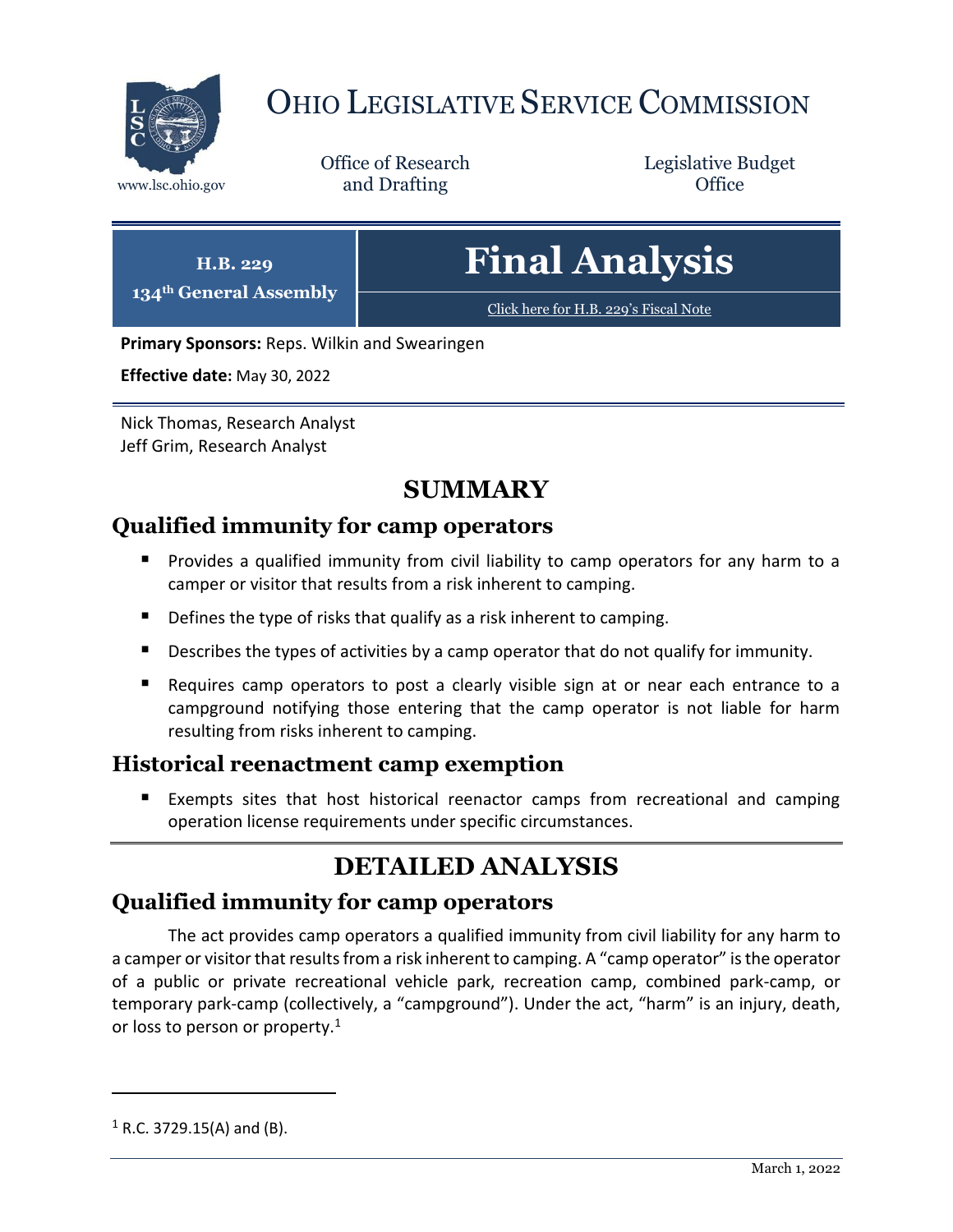#### **Risk inherent to camping**

Under the act, a "risk inherent to camping" is a danger or condition that is an integral part of camping, including a danger posed by features of the natural world such as plants, roots, and mud, uneven or unpredictable terrain, a body of water that is not a swimming pool, and the weather. "Risk inherent to camping" also includes:

- A lack of lighting, including at a campsite;
- Campfires;
- Wildlife not kept by or under the control of the camp operator;
- The behavior or actions of domestic animals not kept by or under the control of the camp operator, provided the camp operator has a pet policy requiring the animal owner to keep the pet on a leash or contained and under the pet owner's control;
- **The ordinary dangers associated with structures or equipment ordinarily used in camping** and not owned or maintained by the camp operator;
- A camper or visitor acting in a negligent manner that contributes to harm to that camper or visitor or another camper or visitor, including failing to follow instructions given by a camp operator or failing to exercise reasonable caution while engaging in a campground activity.

Recreational activities that are within the camp operator's control do not constitute a risk inherent to camping.<sup>2</sup>

### **Actions by camp operator that does not qualify for immunity**

While the act does not require a camp operator to eliminate risks inherent to camping, its immunity provisions are limited.<sup>3</sup> The immunity provisions do not apply if (1) the camp operator acts with a willful or wanton disregard for the camper's or visitor'ssafety and the action proximately causes harm to the camper or visitor, (2) the camp operator purposefully causes the harm, (3) the camp operator's actions or inactions constitute criminal conduct and cause harm, (4) the camp operator fails to post and maintain signage as required by the act (see below), or (5) the camp operator has or should have actual knowledge of an existing dangerous condition on the land or regarding facilities or equipment on the land that is *not* a risk inherent to camping and does not make the dangerous condition known to the camper or visitor and the dangerous condition proximately causes harm to the camper or visitor.<sup>4</sup>

## **Signage requirement**

The act requires camp operators to post a clearly visible sign at or near each entrance to the campground that states the following:

 $\overline{a}$ 

 $2$  R.C. 3729.15(A)(3).

 $3$  R.C. 3729.15(B).

 $4$  R.C. 3729.15(C).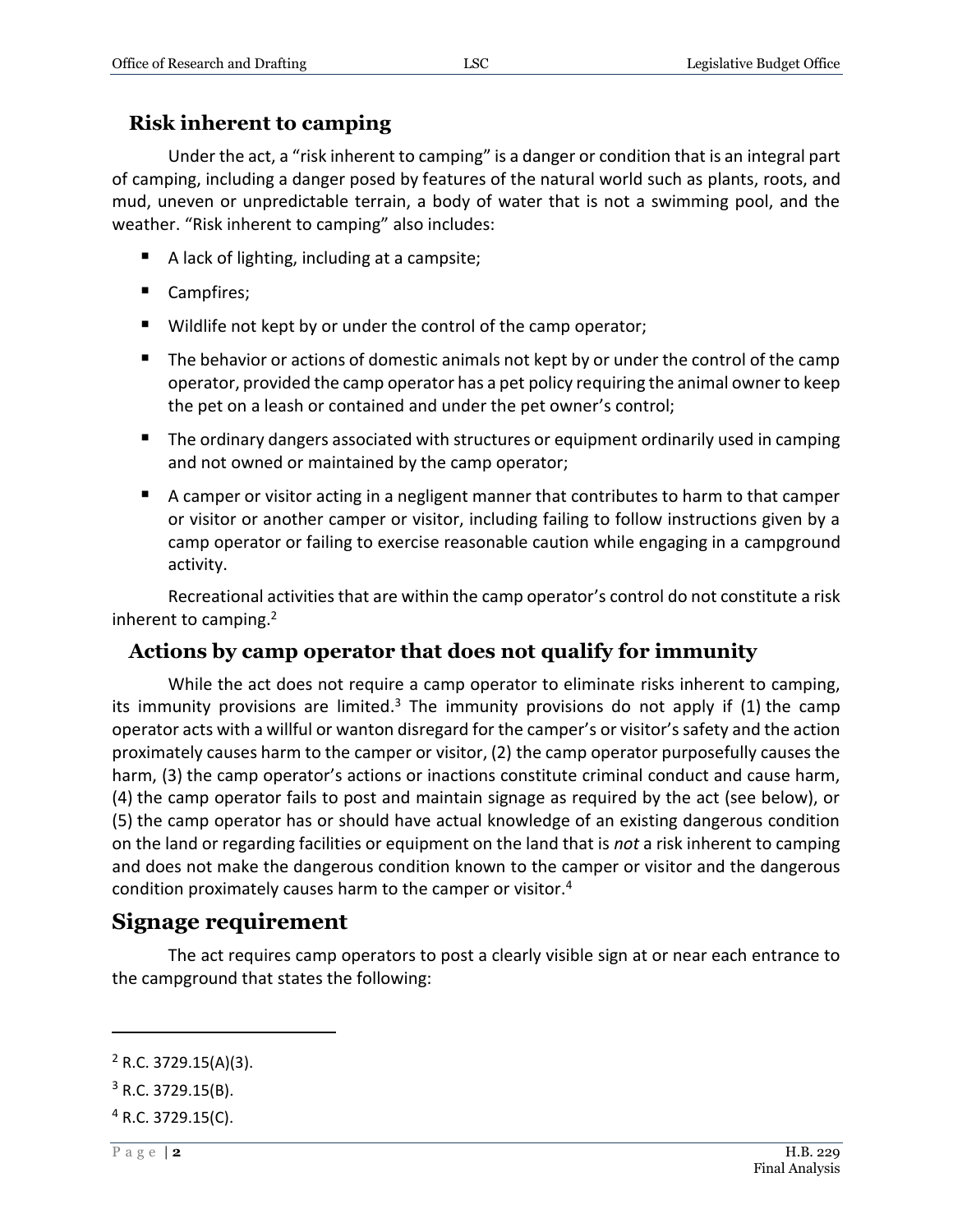#### **WARNING:**

**Under Ohio law, there is no liability for an injury to or death of a camper or visitor to this campground if that injury or death results from the risk inherent to camping. Inherent risks to camping include, but are not limited to, the risk of injury inherent to land features, equipment, animals, or the negligent actions of the camper or visitor. You are assuming the risk of participating in camping.** 5

#### **Historical reenactment camp exemption**

The act exempts a site from recreational and camping operation license requirements if:

- 1. The site hosts reenactors for any historical reenactment; and
- 2. The site provides parking for portable camping units that belong to the reenactors and their families.

The act specifies that the exemption applies only to areas designated for reenactment participants and for a total of seven days. The seven-day period includes the time for preparing, operating, and dismantling the reenactment event.<sup>6</sup>

Continuing law requires every camp operator to obtain a license from a local board of health. If the camp is a temporary park-camp, the operator must obtain the license at any time before the operator begins operation of the camp. If the camp is a recreational vehicle park, recreation camp, or combined park-camp, the operator must apply for the license annually. Prior to issuing a license, a board of health must inspect the camp and the operator must pay a specified fee. There are several exemptions from the licensure requirement, including motorsports parks.<sup>7</sup>

| <b>HISIUKY</b>             |             |  |
|----------------------------|-------------|--|
| <b>Action</b>              | <b>Date</b> |  |
| Introduced                 | 03-23-21    |  |
| $5$ R.C. 3729.15(D).       |             |  |
| $6$ R.C. 3729.05(G).       |             |  |
| <sup>7</sup> R.C. 3729.05. |             |  |
| Page $ 3$                  | H.B. 229    |  |

**HISTORY**